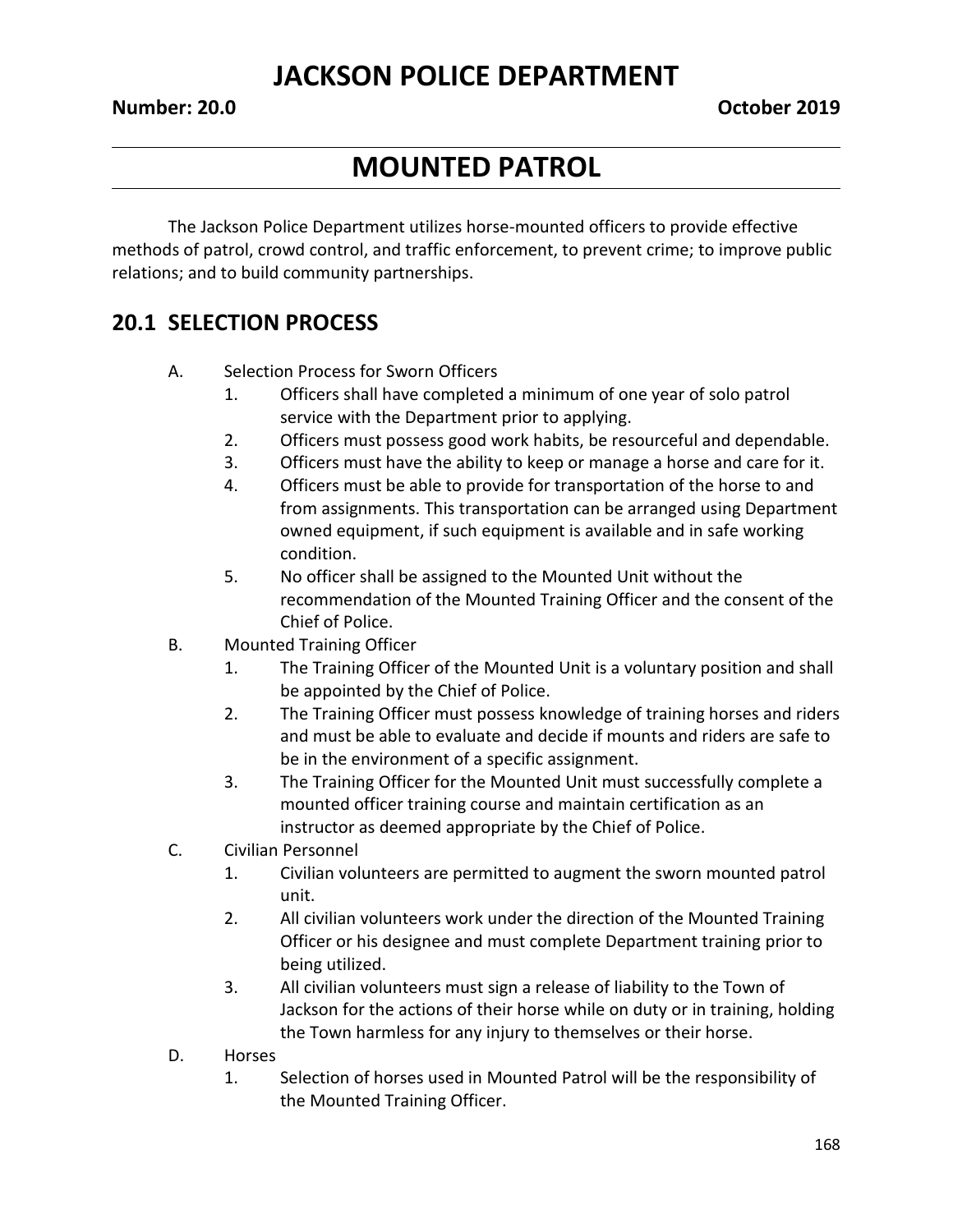#### **Number: 20.0 October 2019**

# **MOUNTED PATROL**

- 2. Before being allowed to work, a mount must pass the performance test as designed by the department.
- 3. The horse must have a negative Coggins test certificate.
- 4. The horse must be "good in flesh" as determined by the Mounted Training Officer.
- 5. The Mounted Training Officer shall maintain records showing Coggins test results and performance on annual tests for certification for each mount used in the mounted units.
- 6. The horse must prove to be gentle and even-tempered and must not show any negative habits such as kicking or biting.

## **20.2 MOUNTED UNIT ASSIGNMENTS**

- A. Process
	- 1. Prior to starting patrol, the mount is to be groomed, with appropriate tack.
	- 2. Mounted assignments are made by the Mounted Training Officer or the supervisor of a special event. Officers must advise dispatch of where they are working and listen for radio traffic in that area.
	- 3. Officers are responsible for removing any manure that their mount may deposit on any sidewalk or crosswalk.
	- 4. If a truck and trailer are used to transport to the patrol area, the vehicle is to be positioned to provide maximum safety while loading and unloading the mounts and to minimize traffic obstructions.
	- 5. If an assignment will be occurring after dark, the officer should make every effort to equip his/her mount with reflective gear.
	- 6. If the mount must be left unattended, it shall be secured in a place and manner in which the animal cannot be injured or cause injury to innocent civilians. It is preferable to leave the animal either at a trailer or tied at a secure location.
	- 7. When necessary to dismount and enter a building, a mounted officer should attempt to secure his horse properly prior to entry. If that is not feasible due to the situation, the mounted officer may request assistance from a citizen to hold the horse. Great care should be taken to select an appropriate person.
	- 8. Due to liability concerns, no person who is not a member of the Mounted Unit (sworn or citizen) shall be allowed to ride the officer's mount while in service for the Department.

### **20.3 HORSE CARE AND MAINTENANCE**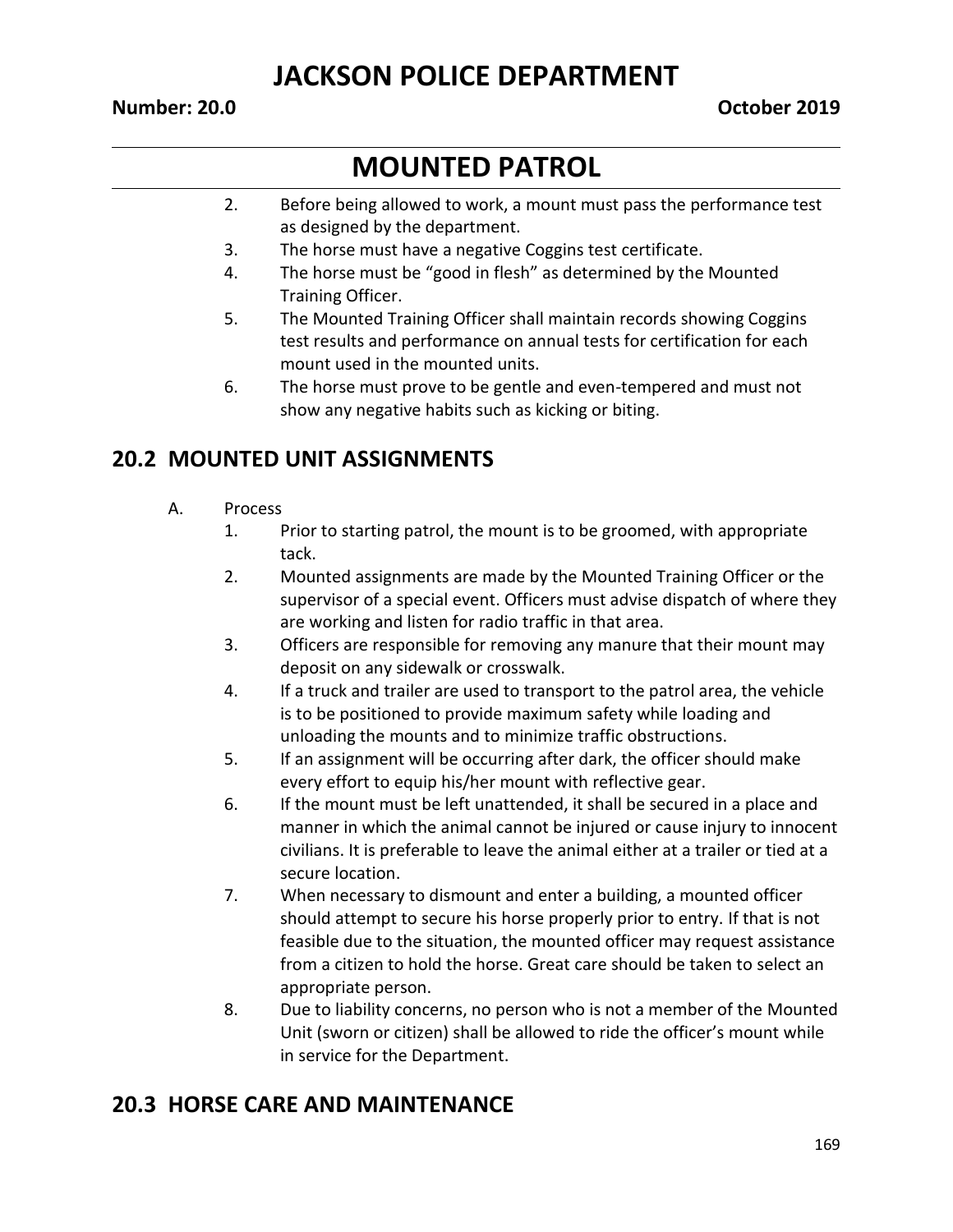#### **Number: 20.0 October 2019**

 $\overline{\phantom{a}}$ 

# **MOUNTED PATROL**

- A. Horses shall be maintained by their owners in a state that they can be readily used and can be considered "good in flesh".
- B. Horses assigned to work the street on a regular basis should be shod with borium**<sup>1</sup>** spots or borium nails (rubber boots are acceptable).
- C. In the event of inclement weather, the on-duty Supervisor will make the decision as to whether the horses will be utilized. Common sense and the best interest of the horse should prevail. If mounts are used, they should be kept under cover while storms pass through and then placed back into service.
- D. In the event a horse is injured or killed on duty, the rider will notify the Mounted Training Officer or Event Supervisor immediately. If a veterinarian is obviously needed, the veterinarian shall be summoned first. If a rider is injured and cannot take control of the situation, the nearest mounted officer or member of the unit should respond and assume responsibility of the horse.
	- 1. On-duty horse injuries or death shall be documented in the form of a Department memo written to the Chief of Police, through the Mounted Training Officer.
	- 2. On-duty horse injuries will be evaluated by the Department to consider reasonable expenses to be reimbursed to the officer on a case by case basis.
- E. As the budget allows, the department will lease from sworn officers their personal mounts when selected for mounted service. In order to be eligible for a lease, the officer must make a reasonable effort to ride on duty at least two times per month during the months of May through September.
- F. Each horse will be Coggins tested and vaccinated annually. A positive Coggins test will disqualify any horse from further service in the unit.

## **20.4 MOUNTED UNIFORMS AND EQUIPMENT**

- A. The sworn mounted officer uniform is dark blue jeans and regular uniform shirt and leather gear. In addition, a western hat, boots, and spurs are also required. Mounted officers may wear the crossed sabers emblem above their nametag as part of their duty uniform, while working a mounted patrol assignment.
- B. The civilian mounted volunteer uniform is dark blue jeans, a white shirt, and a white straw western hat provided by the department.
- C. Department approved equine helmets may at any time be used in place of the western hat portion of the uniform.

**<sup>1</sup>** Borium is a generic name for tungsten carbide granules embedded in a matrix of softer metal